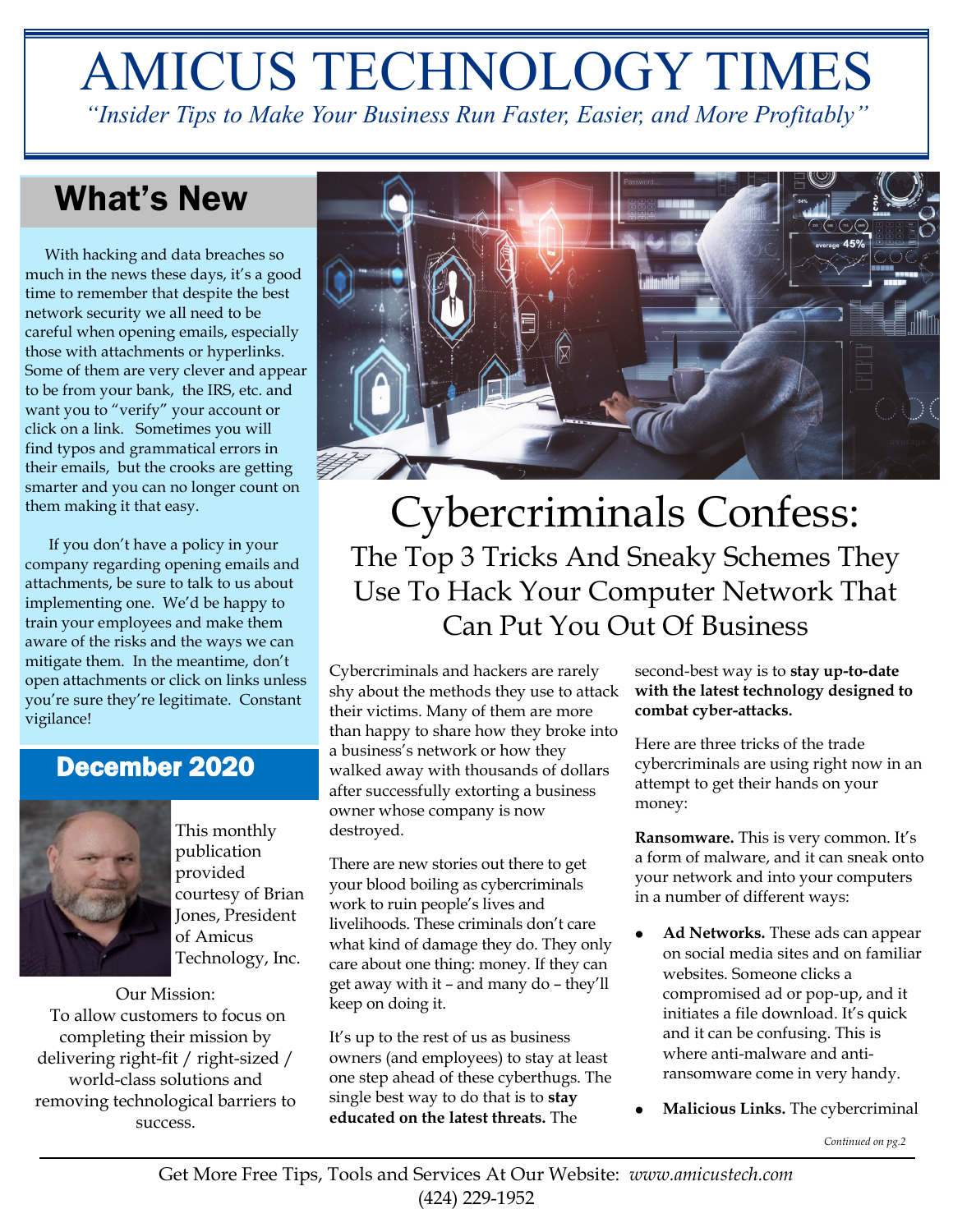### Amicus Technology Times December 2020

#### *Continued from pg.1*

sends you a legitimate-looking e-mail, supposedly from your bank or a familiar online store. It may even be disguised as an e-mail from a colleague. The e-mail contains a link or file. If you click the link or file, it installs the ransomware.

• **Hidden Files On Thumb Drives.** This happens way too often where someone brings a thumb drive from home. While the user doesn't know it, the drive has a malicious file on it. When the thumb drive is inserted into a networked machine, the file is installed.

No matter how the ransomware gets onto your devices, the result is basically the same. The ransomware goes to work and begins encrypting your files. Or it may completely block you from accessing your computer altogether. You'll get a full -screen message: *Pay up or never access your files again.* Some ransomware programs threaten to delete all of your files. Others say they will never restore access.

**DDoS Extortion.** Short for distributed denial of service, DDoS attacks are a relatively easy way for hackers to take down your business's online presence and wreak havoc on your network. These attacks mimic online users and essentially "flood" your network with access requests. Basically, it's as if millions of people were trying to access your website at once.

**"You can put the cybercriminals in their place and have a digital defense wall between your business and those who want to do your business harm."**

Your network simply can't handle that kind of traffic and, as a result, it goes down. The hackers can continue the attacks until you take action. That is to say, until you pay up. If you don't pay up, the hackers will do everything they can to keep you offline in an attempt to destroy your business. If you rely on Internet traffic, this can be devastating, which is why many businesses end up paying.

**Direct Attacks.** Some hackers like to do the dirty work themselves. While many cybercriminals rely on bots or malware to do the work for them, some hackers will see if they can break through your network security in a more direct way. If successful at breaking in, they can target specific files on your network, such as critical business or customer data.

Once they have the valuable data, they may let you know they have it. Sometimes they'll ask for money in return for the sensitive data. Sometimes they won't say anything and instead simply sell the data on the black market. Either way, you're in a bad position. A criminal has walked away with sensitive information, and there is nothing you can do about it.

Except, that last sentence isn't true at all! There *are* things you can do about it! The answer is preventative measures. It all comes around to these two all-important points:

- Stay educated on the latest threats
- Stay up-to-date with the latest technology designed to combat cyber-attacks

If you do these two things and work with an experienced IT services company, you can change the outcome. You can put the cybercriminals in their place and have a digital defense wall between your business and those who want to do your business harm.

# **Help Us Out, And We'll Give You A Brand-New Kindle Fire For Your Trouble**



We love having you as a client and, quite honestly, wish we had more like you! So instead of just wishing, we've decided to hold a special "refer a friend" event during the month of December.

Simply refer any company with 10 or more computers to our office to receive a FREE computer network assessment (a \$397 value). Once we've completed our initial appointment with your referral, we'll rush YOU a free Kindle Fire of your choice as a thank-you (or donate \$100 to your favorite charity ... your choice!).

Simply call us at 310-670-4962 or e-mail us at bajones@amicustech.com with your referral's name and contact information today!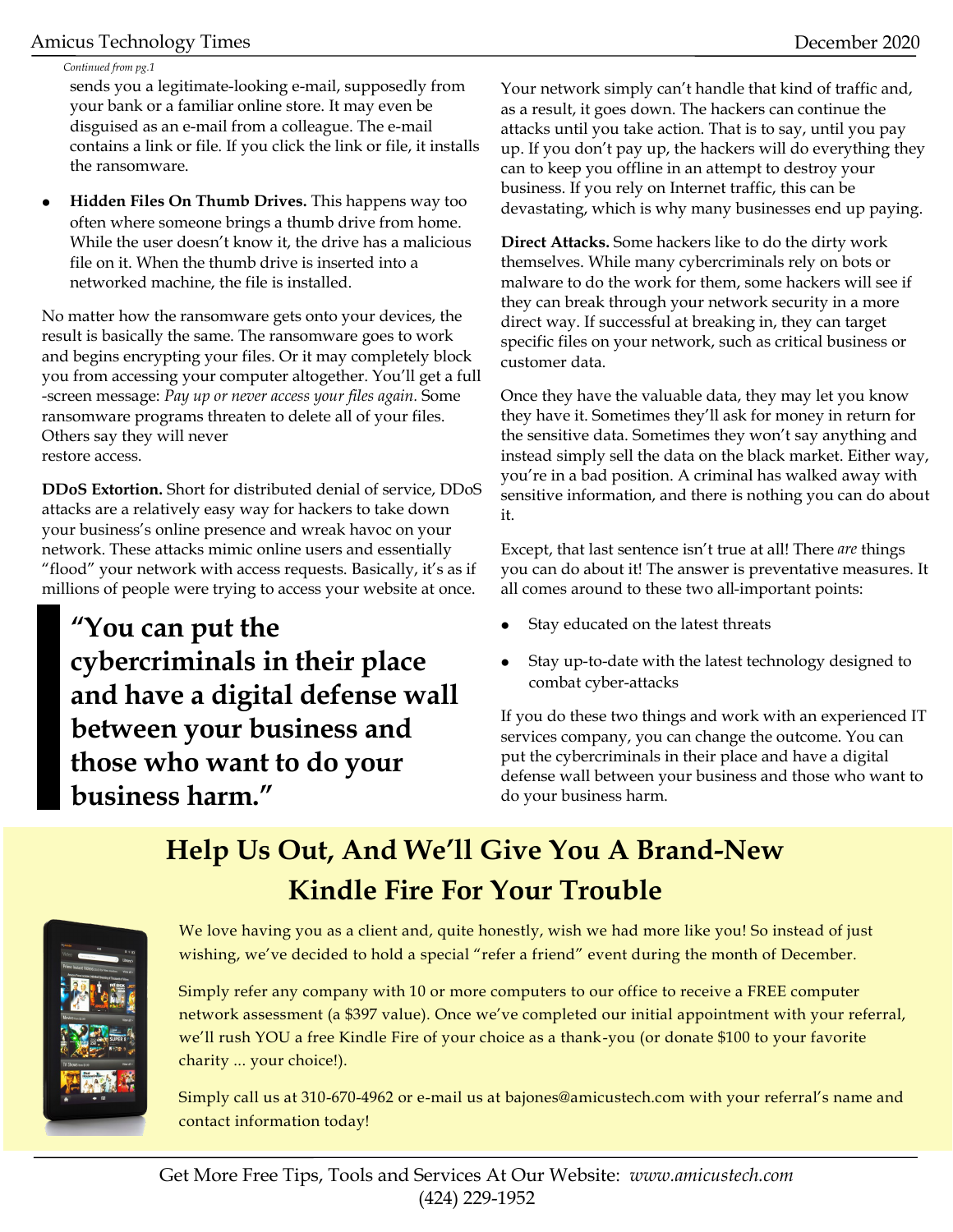# **Shiny New Gadget Of The Month:**



### **SelfieSpin360 For GoPro**

A GoPro camera is great for a crystal-clear, wide-angle video of yourself or your subject, and you can attach it to the end of a selfie stick for some nice static shots, too. But if you're ready to take things up a notch and capture even more truly awesome moments, then you need the SelfieSpin360.

It's all there in the name: the SelfieSpin360 gives you a way to get incredible 360 degree footage of yourself in any setting. You attach your GoPro or smartphone to the end of a sleek and secure base, which is attached to a long cord with a handle for camera controls on the end. Hit Record, then start swinging the device up and around your head lasso-style to capture a unique version of yourself in a special moment. The SelfieSpin360 kicks boring old selfies to the curb. Visit SelfieSpin360.com to purchase yours.

# **Successfully Convince A CEO In 3 Steps**

Here is your chance. You don't want to blow it.

You have a meeting scheduled with a CEO. Your goal is to convince them...

- To spend \$1 million on your product or service or to make a large donation to your cause
- To hire you, promote you or give you your dream job
- To invest in your idea

#### **Ineffective Ways To Convince A CEO**

Many people "show up and throw up" and push a lot of information at the CEO — either verbally or by PowerPoint. I'm not sure why so many unpersuasive people follow this approach. Maybe it's to "show you know what you are talking about." But it does not make a CEO say "yes."

Another bad approach is to phrase your request as a "we ought to." CEOs don't decide to do things just because other people say they ought to do something. Or worse yet is when people only talk about why *they* want something to happen, fully ignoring the wishes, concerns and perspective of the CEO.

#### **Successfully Convince A CEO In 3 Steps**

1. Seek first to understand the CEO's perspective that is Stephen Covey's advice. It needs no further explanation. Your first step in discussing a topic with a CEO is to put all your energy into asking probing questions, listening and learning what the CEO thinks about a topic and why. Forget about your agenda or your needs for a moment.

2. Reflect the CEO's perspective to their satisfaction.



This step is hard. Most people cannot objectively reflect or restate another person's perspective about a topic without putting their own personal slant on it. I first learned this step during my psychology PhD training in a class on conflict resolution. At this step, you must restate the CEO's perspective on the topic simply and without putting words in their mouth or trying to spin it in your favor. You know you have succeeded at this step once the CEO says the magic word. The magic word is "exactly." This means that the CEO believes that you understand their perspective. Then, and only then, have you earned permission to move to the final step.

3. Propose your idea as a way to help the CEO achieve their goals. The mindset for this step is not that you are about to trick or fool a CEO into doing something that's not good for them. Your mindset is that you are about to convince a CEO to do something that *is* good for them. (And by the way, if what you are about to propose is not in the CEO's best interest, then don't propose it!) A simple way to propose your idea is to say, "Your goals are X. Your concerns are Y. So, I propose you do Z."

And, contrary to popular belief, great ideas don't sell themselves. It takes a skillful leader to successfully convince a CEO.



Geoff Smart is chairman and founder of ghSMART. Geoff is co-author, with his colleague Randy Street, of the New York Times best-selling book *Who: A Method For Hiring* and the author of the #1 Wall Street Journal best seller *Leadocracy: Hiring More Great Leaders (Like You) Into Government*. Geoff co-created the Topgrading brand of talent management. He is the founder of two 501(c)(3) not-for-profit organizations. SMARTKids Leadership Program™ provides 10 years of leadership tutoring, and the Leaders Initiative™ seeks to deploy society's greatest leaders into government. Geoff earned a Bachelor of Arts in Economics with honors from Northwestern University and a Master's and Doctorate in Psychology from Claremont Graduate University.

## Referral Campaign—Don't Miss Out!

Between now and December 31, 2020 we're offering a \$1,000 referral bonus to you or your favorite charity when someone you refer to us signs a minimum 12-month managed service contract! Know anyone who might benefit from our unique combination of managed services and personal IT support? If so, send us their contact information—and copy us on a simple email introduction. That's all it takes! (*[bajones@amicustech.com](mailto:bajones@amicustech.com?subject=I%20hav%20a%20referral%20for%20you!)*) 310-670-4962